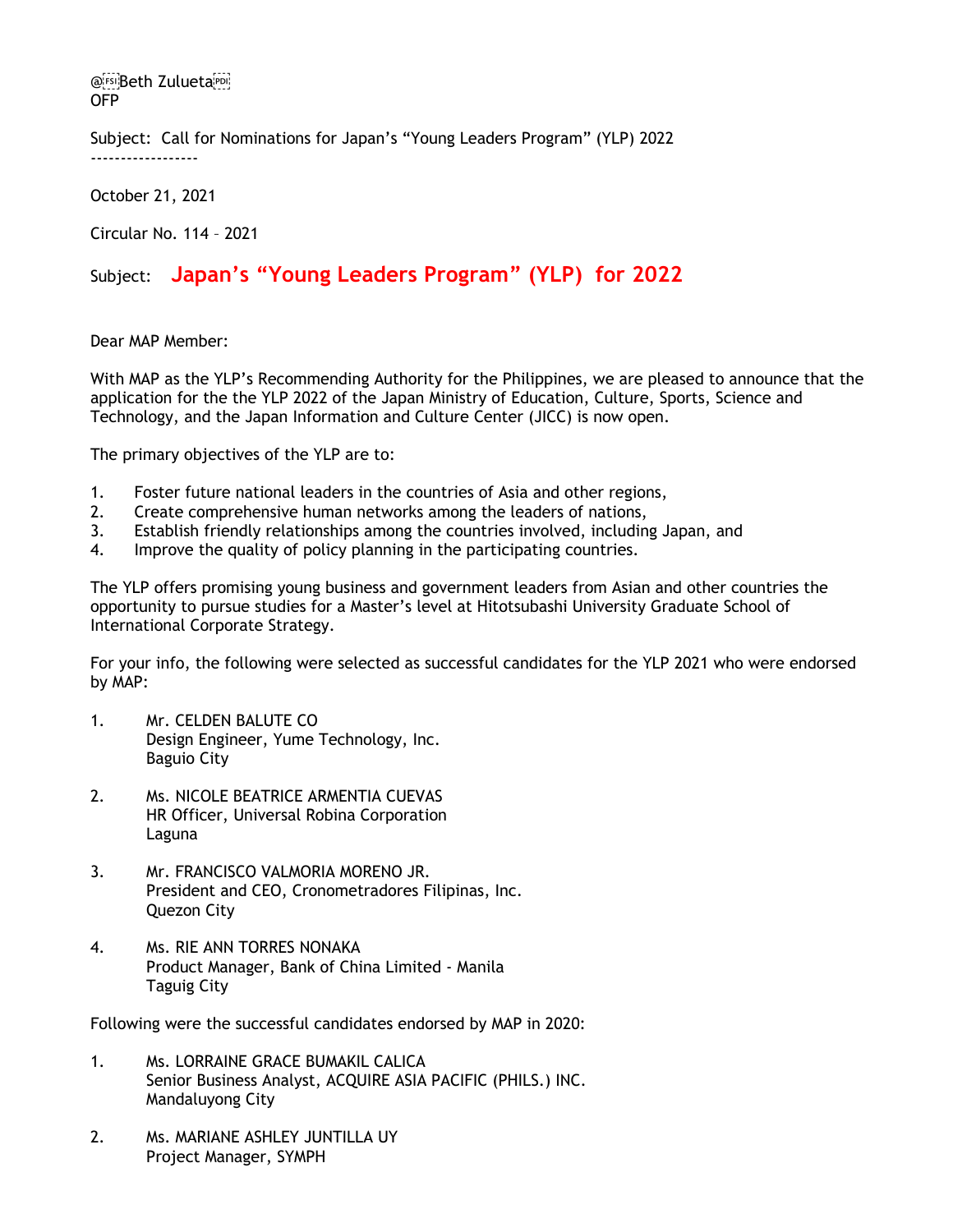Cebu City

3. Ms. ANJANNETTE BOGNOT WAJE Manager, Ernst and Young Global Delivery Services (Cs) Philippines Makati City

For 2019, these were the successful candidates endorsed by MAP:

- 1. Mr. JOAQUIN LORENZO V. ARAULLO Campaigns and Production Head, Brand Equity Management, PLDT Makati City
- 2. Ms. KATHERINE LA ARNIE MALAYLAY Treasury Manager, PHINMA, Inc. Makati City
- 3. Mr. LOREMAR E. MARCIAL Revenue Manager Phinma Hospitality Inc. – Coralway City Hotel Corp. Pasay City
- 4. Ms. ALYSSA LOREN H. TUNGOL Lubricants Technical Support Specialist Pilipinas Shell Petroleum Corporation Makati City

Overall, there were 17 YLP scholars for 2021, 15 for 2020 and 24 for 2019.

The forms are attached for your reference. Please visit the following websites for the guidelines and other documents pertaining to the YLP:

Embassy of Japan https://www.ph.emb-japan.go.jp/itpr\_en/00\_000350.html

**MEXT** 

https://www.mext.go.jp/en/policy/education/highered/title02/detail02/sdetail02/sdetail02/1374094.ht m

Qualifications:

- 1. Nominees must be under forty (40) years of age.
- 2. They must have at least three (3) years of work experience.
- 3. They must also be college degree holders, or higher.
- 4. They must have a very good command of English.

The recruitment of YLP participants is conducted through Recommending Authorities in the following countries:

- 1. Australia
- 2. Bangladesh
- 3. Brunei
- 4. Cambodia
- 5. India
- 6. Indonesia
- 7. Laos